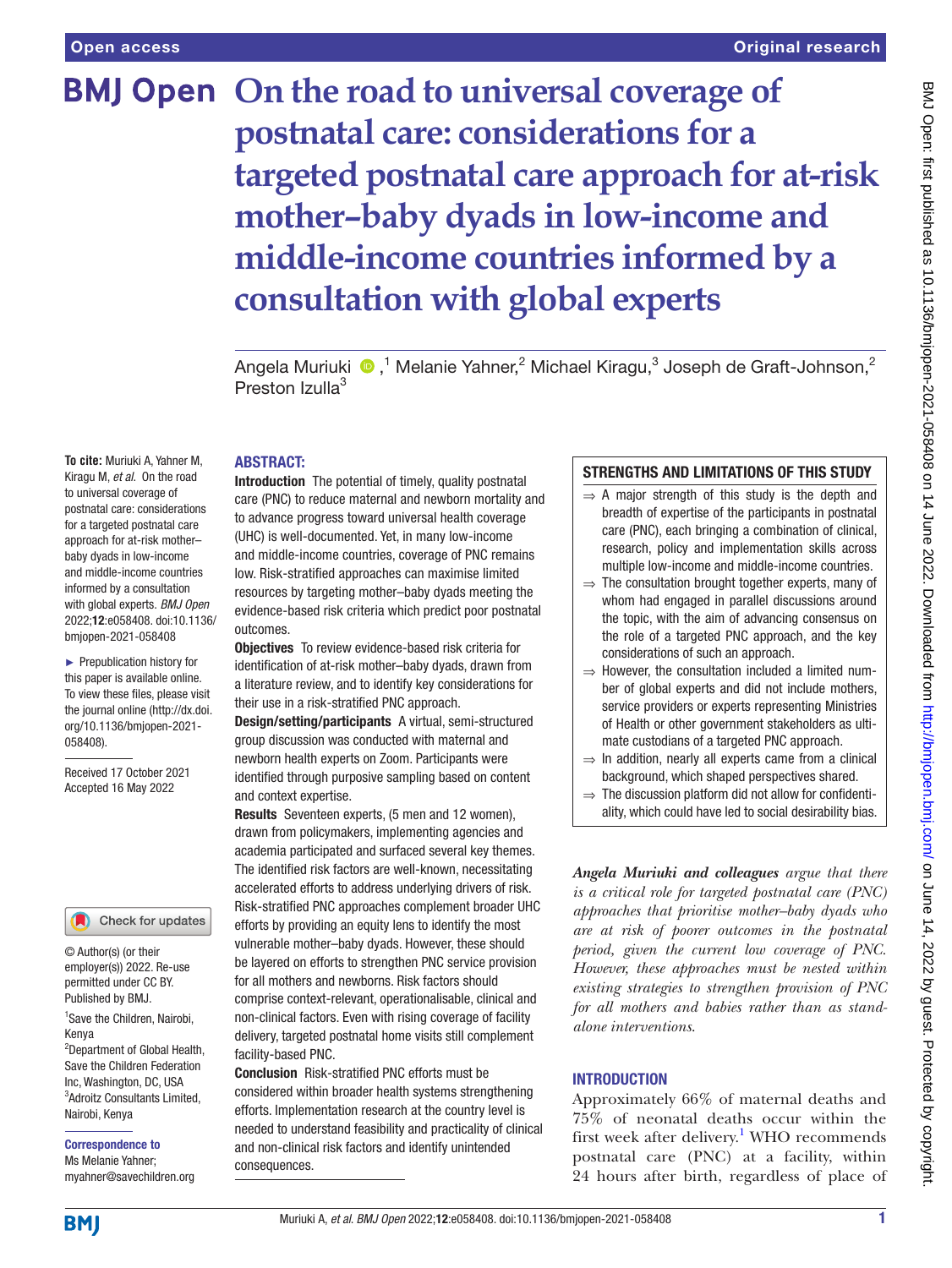birth, observation within a facility for at least 24 hours after delivery and early postnatal home visits (PNHVs) by community health workers (CHWs) to complement facility-based PNC.<sup>[1](#page-4-0)</sup> Despite an increase in facility delivery, PNC coverage in many low-income and middle-income countries (LMICs) remains below  $50\%$ .<sup>[2](#page-4-1)</sup> In many LMICs, observation within a facility for 24 hours after delivery is challenging. This is in part due to pressure from families to leave after an uncomplicated delivery, lack of staffing and infrastructure for inpatient care, facility opening and closing times and a significant proportion of home deliveries.[3 4](#page-4-2)

Evidence from LMICs with high newborn mortality rates demonstrates that early, quality PNHVs, within 72 hours after birth, can reduce newborn deaths by between 30%–61% through support for healthy postnatal prac-tices and early identification of danger signs and referral.<sup>[5](#page-4-3)</sup> Yet high coverage of PNHVs is difficult to achieve in most LMICs, particularly due to limited coverage of CHW cadres.<sup>[6](#page-4-4)</sup>

However, where adequate human resources are made available, evidence demonstrates benefit in identifying and providing risk-stratified PNHVs to mother–baby dyads.<sup>7</sup> Such an approach would identify and prioritise at-risk mother–baby dyads at the facility and at home for early PNHVs using evidence-informed criteria to identify those at risk of an adverse outcome.<sup>89</sup> Criteria can be clinical (eg, medical conditions and complications) or non-clinical (eg, sociodemographic, household, environmental factors). Using these criteria, health providers categorise mother–baby dyads based on risk and proactively create client-specific care plans.<sup>10</sup> A limited number of nascent programme experiences have provided initial results and lessons, $11$  buttressed by a review of PNHV approaches that identified the need for 'specifically targeting high-risk mothers and newborns for PNHVs, rather than using a 'blanket approach' that attempts to reach all mothers and newborns'.[12](#page-5-1) Yet the overall field lacks consensus around the need for a risk-stratified PNC approach, and the essential considerations for such an approach. Further, evidence from other fields of medicine has shown that a narrow focus using a risk-stratified approach could lead to unintended negative consequences including missing clients with no identifiable risk factors and potential for stigmatisation.<sup>13 14</sup>

To inform the development and implementation of a risk-stratified PNC approach in LMICs, an iterative scoping literature review to identify risk criteria and an expert consultation were conducted. This paper presents the findings and recommendations from the expert consultation; findings from the scoping review will be published separately.

#### Methodology

A team of maternal and newborn health (MNH) experts, selected for their PNC expertise and drawn from academia, implementation partners and donors, were invited for a facilitated virtual expert consultation in April 2021. The consultation aimed to:

- 1. Review key risk factors, drawn from the literature review, for use at service delivery point (facility, community) to identify at-risk mother–baby dyads.
- 2. Identify key considerations to prioritise risk factors and operationalise a risk-stratified PNC approach.

A discussion guide was developed in line with the two key objectives, pretested with an MNH expert who was not part of the consultation and used to facilitate the meeting. Discussion questions were high-level to encourage engagement:

- 1. In your experience, what are the major risk factors, both proximate and distal, that predict poor outcomes in the postnatal period for both mother and baby?
- 2. What key issues or considerations should be taken into account when selecting risk factors for use in a risk stratification approach in different contexts?

The consultation was held on Zoom for 90 min. Consent was sought from the participants to record the proceedings and use the recordings while ensuring that all participant information was de-identified. An inductive analysis process was used, and data were coded into emerging themes following transcription.

#### **Findings**

Seventeen MNH experts participated in the consultation. The discussion mainly explored key considerations for prioritisation and operationalisation. The findings are presented along the key themes that emerged during the discussion.

### Risk factors identified from the literature review

The risk factors identified from the iterative scoping literature review [\(box](#page-1-0) 1) were presented for the experts to reflect on and identify any additional factors based on their research and experience. The scoping review focused on population-based studies and excluded hospital-based studies and therefore the criteria identified were mainly non-clinical rather than the clinical risk factors traditionally used to screen for risk.

The risk factors presented have been known to the MNH community for decades. The participants raised the importance of strengthening initiatives that address and

Box 1 Factors associated with poor outcomes for mothers and newborns in the postnatal period (*full list is presented in the scoping review paper*)

<span id="page-1-0"></span>Proximate factors include maternal age (<20, >35), primiparity and grand multiparity, shorter birth intervals, first order/rank neonates, male neonates, birth weight (smaller and larger than average), multiple gestation, previous history of death of child <5 years and lack of or inadequate antenatal care.

Distant factors include low levels of parental education (lower than primary), parental employment (no employment or informal employment), rural residence, low household income, use of solid fuels and lack of clean water.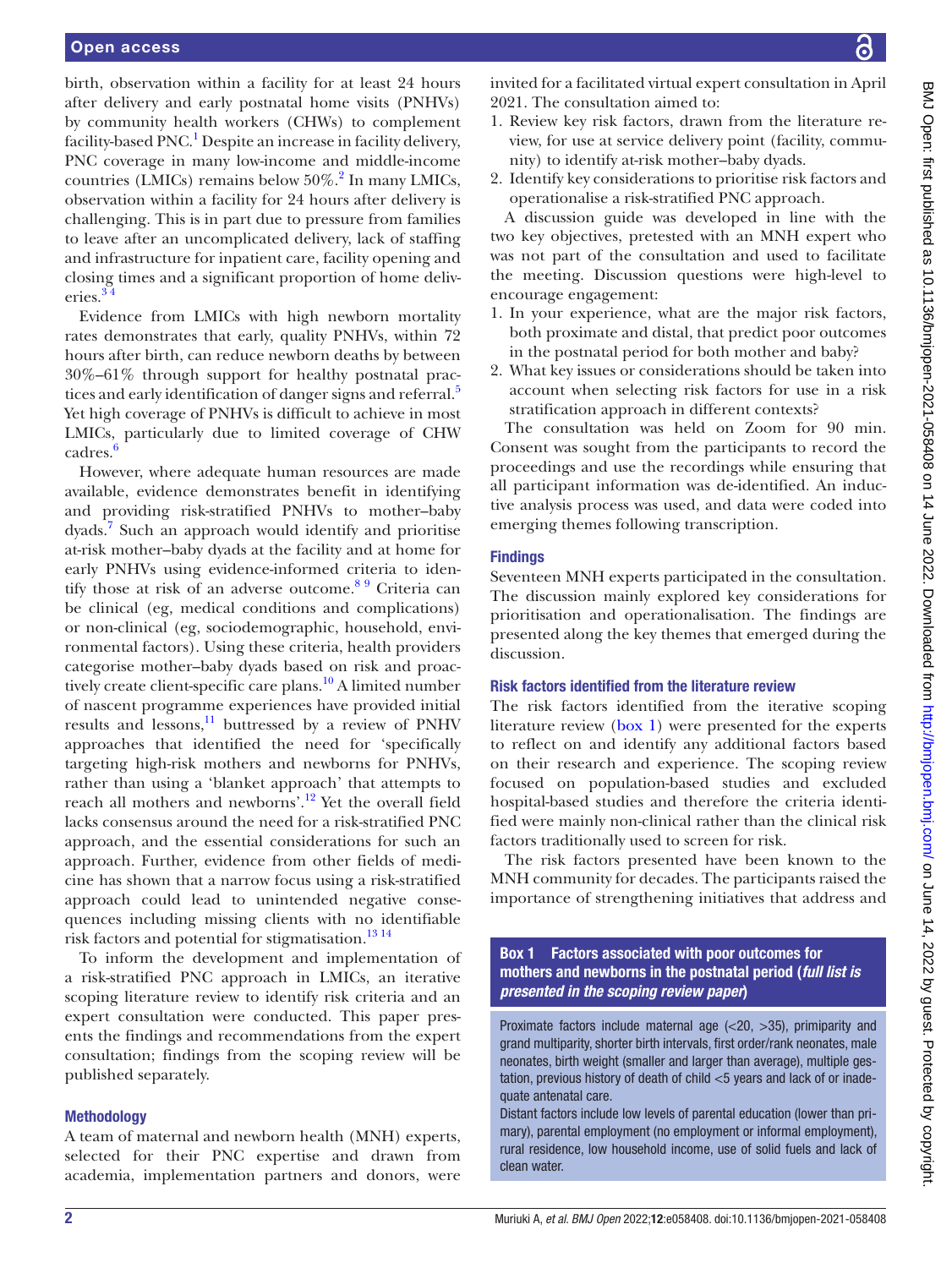Box 2 Selected quotes from participants on framing riskstratified approaches within the context of universal health coverage

 $\overline{c}$ 

<span id="page-2-0"></span>We've been wondering whether focused approach and risk-stratified approach for the babies at most risk would be a more efficient way of doing it because our universal approach as you know, has been very challenging. It would be important to discuss this risk-stratified approach but at the same time, you know balancing the universal approach, I think, somehow being able to do both will be important. Participant 3, F

If you are looking at this risk factor I go back to the skills. Do they know how to identify this woman who is at risk, do they know how to deal with a woman who is at risk? Participant 15, F

There are so many things that's tied to it [risk screening] like data to screen and to track morbidity and outcomes….and then the women's experience of care, and often that's forgotten.... Participant 12, F

eliminate these risk factors in addition to applying them for screening purposes. Additionally, they identified the role of broader, emerging issues such as climate change, conflict, displacement and disease outbreaks in aggravating the proximate and distant risk factors which puts a larger proportion of mother–baby dyads at risk.

#### Key considerations for the operationalisation of a riskstratified PNC approach

#### Framing risk-stratified PNC approaches in the context of universal health coverage

Achieving universal health coverage (UHC) for PNC means providing quality, timely, accessible, equitable services for all mother–baby dyads, regardless of place of birth. Thus, it is critical to understand how a PNC approach that prioritises a subset of mothers and babies contributes to these aims. The journey towards achieving UHC is incremental and equity-focused, creating opportunities for risk-stratified PNC approaches that identify and prioritise those already facing poorer outcomes.

A risk-stratified PNC approach still requires a strengthened health system that can provide optimal PNC services, as the selected quotes in [box](#page-2-0) 2 illustrate. This includes strengthened provider capacity in PNC; adequate supply of essential medicines and equipment; strong referral systems including community follow-up; timely, reliable, quality data for risk screening; functional monitoring systems to assess functionality of the risk-stratified PNC approach and the provision of respectful, dignified care.

### Framing risk-stratified early PNHVs in the context of rising coverage of facility delivery

A benefit of the risk-stratified PNC approach is to prioritise limited community-level resources towards early PNHVs for at-risk mother–baby dyads. The rising coverage of facility deliveries and the missed opportunities to provide quality early PNC at facility level raised questions on whether a community-based risk-stratified PNC approach

## Box 3 Selected quotes from participants on framing early postnatal home visits in the context of rising coverage of facility delivery

<span id="page-2-1"></span>I think, personally, facility delivery is increasing and there are a lot of issues at facility level. I think, ideally, we should focus on improving the quality of services provided to mother and baby at facility level… increasingly I think what we really need is a strategy that addresses quality at the facility. Participant 1, M

I think we are seeing more and more women deliver in the facility, but we are not seeing a reduction in [postnatal] mortality due to quality issues. If we could improve the quality of care during childbirth and have those who are at risk stay longer, we may see a return on investment in saving mothers' and newborns' lives. Participant 14, F

is still relevant and if more emphasis should be placed on quality facility-level PNC.

Despite the rising global coverage of facility delivery, a significant proportion of mothers still deliver at home in many LMICs, and many are discharged before the recommended 24 hours. Again, some categories of at-risk mother–baby dyads such as adolescent mothers or mothers with small and sick newborns will still require PNHVs even with strengthened, quality PNC services at facility level. [Box](#page-2-1) 3 provides select expert quotes that illustrate this point.

#### Selection of type of risk factors to use in a screening approach

There is value in including non-clinical risk factors in a screening approach. However, the challenges of their operationalisation may be the reason why risk screening approaches have largely used clinical factors. For example, several of the factors identified are difficult to use for rapid screening at service delivery point by a health provider and could create stigma or embarrassment (eg, household income). Some clinical risks can also be challenging to use in rapid screening (eg, body mass index).

A tiered approach that begins with clinical risk factors, which are more acceptable and easier to use, and then includes the non-clinical risks could mitigate this challenge. Alternatively, selecting both clinical and nonclinical risks factors based on ease of use at service delivery level could address the challenge. [Box](#page-3-0) 4 provides select quotes that illustrate this point.

### Mitigating negative unintended consequences

Every pregnancy is a high-risk event. Many mothers and babies who develop complications in the postnatal period lack identifiable risk factors, and a risk-stratified approach should also rapidly identify and manage them. Riskstratified PNC approaches must be nested within PNC strengthening initiatives so that the broader system acts as the safety net that catches those without identifiable risk factors and, thus, do not meet the screening criteria.

As one expert noted, improvements in overall quality and use of PNC by all women, including those not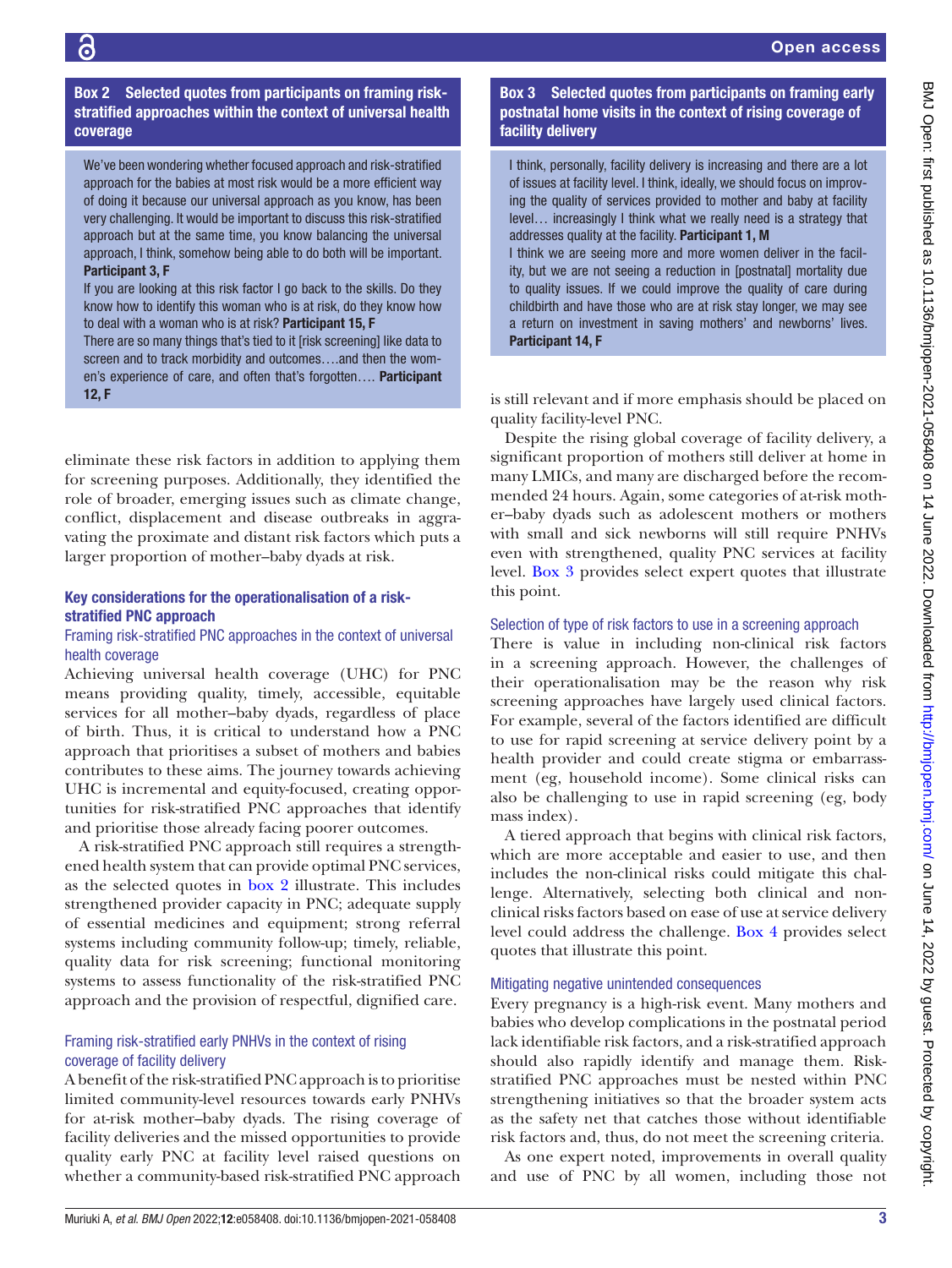# Box 4 Selected quotes from participants on selection of risk factors for use

<span id="page-3-0"></span>And yes, I do agree that, in addition to the clinical aspects of the risk factor, also looking at the other determinants like socio-economic elements that put a baby at risk, I think, are important also to include. Again, balancing all of this, you know so that it's programmable—that is the biggest challenge. Participant 3, F.

May I suggest start with a clinical approach defined by context... Participant 13, M.

I like that idea of a tiered approach because starting with all the factors including the socioeconomic ones can be very difficult, so the suggestion of a tiered approach would work well. Participant 6, F.

identified as at-risk, have been seen in areas where riskstratified PNC approaches were used, highlighting the potential of a knock-on effect with implications for strengthening PNC for all women. As illustrated by the selected quotes in [box](#page-3-1) 5, this points towards a potential inherent risk mitigation factor that should be studied further.

#### **DISCUSSION**

Timely and quality postnatal care is critical for mothers and newborns. Yet in LMICs, PNC coverage remains stub-bornly low<sup>[2](#page-4-1)</sup> despite increased facility delivery. Prior risk stratification efforts have sought to identify and prioritise at-risk mothers during pregnancy.<sup>9</sup><sup>15</sup> Yet limited efforts have targeted at-risk mother–baby dyads during the postnatal period, $1^{16}$  and little global consensus around the need for a risk-stratified PNC approach, and the considerations for such an approach, exists. Given the risk of stigma resulting from labelling mothers as 'at-risk', the term 'targeted PNC' may be more suitable for real-world application than 'risk stratification' and is thus used throughout this discussion.

### Box 5 Selected quotes from participants on mitigating negative unintended consequences

<span id="page-3-1"></span>Certainly risk stratification is crucial and being able to identify moms and babies, who are more likely to have poor outcomes. I think we also know that sometimes those poor outcomes come from nowhere for both the mother and the baby. I feel like we need to consider also what a dual strategy is so that there's a specific strategy that deals with the mothers and babies who are more at risk and more likely to have those poor outcomes. And then, a broader based community strategy that can detect those issues that seem to come from nowhere for mothers and babies who don't appear to have any risk factors, but then subsequently develop significant issues. Participant 10, F

What was found in one study is by initially concentrating on that risk stratification that indeed it led to improvements in PNC numbers, quality and content overall so you know again that kind of speaks to the theory of by concentrating on one aspect all boats rise… Participant 6, F

The expert consultation concluded that concurrent efforts are needed to target coverage of PNC to those most at risk of adverse outcomes, while improving quality of PNC to meet the increasing coverage of facility delivery. Through providing an equity lens to guide systematic identification of those most vulnerable to poor postnatal outcomes, targeted PNC should be considered a contribution—not an alternative—to UHC efforts. PNC approaches targeting those most at-risk of mortality in the postnatal period also contributes to the attainment of the third Sustainable Development Goal.

We suggest that targeted PNC can be advanced in parallel, and as a contribution, to UHC efforts. In the short term, community-based provider cadres must be sufficiently resourced and staffed to allow screening of all mother–baby dyads, adequate counselling on danger signs, timely identification and outreach to at-risk mother–baby dyads and rapid identification and referral for those who later develop complications. In the medium term, universal coverage of PNHVs can only be achieved when CHW-to-household ratios are fully adequate, and transportation is available for CHWs to reach assigned households; this requires advocacy with government to deepen investments in CHWs. Targeted PNHVs would be phased out as an adequate CHW-to-household ratio is reached and blanket PNHV coverage can be achieved. Longer-term investments are needed to address gaps in physical infrastructure and human resources, as well as social challenges that limit use of facility-based services, degrade service quality and discourage longer stays. Further, while ANC coverage is generally higher, $^{16}$  efforts to strengthen coverage and quality of ANC are needed in tandem to improve detection of at-risk mother–baby dyads and encourage continuity of care.

Targeted PNC should be considered and provided in the presence of certain conditions. First, targeted PNC is only appropriate in the context of efforts to strengthen the timing and quality of facility PNC, including predischarge PNC, for all mother–baby dyads. This allows for identification and timely service provision for those who develop complications even in the absence of identifiable risk factors. Second, monitoring systems must allow both timely identification of mother–baby dyads meeting established risk criteria, and proactive tracking, identification and resolution of any unintended consequences.

Implementing a targeted PNC approach nested within broader equity-based UHC efforts entails consideration of how limited resources can be most effectively and efficiently targeted to those most likely to benefit. Exploration of several key considerations through robust country learning agendas is needed. First, decisions of which mother–baby dyads should be targeted should be guided by identification of risk factors comprising both clinical and non-clinical predictors of poor outcomes. Evidence-based risk criteria for both facility-based and community-based providers must be determined with consideration of both contextual relevance and feasibility of operationalisation.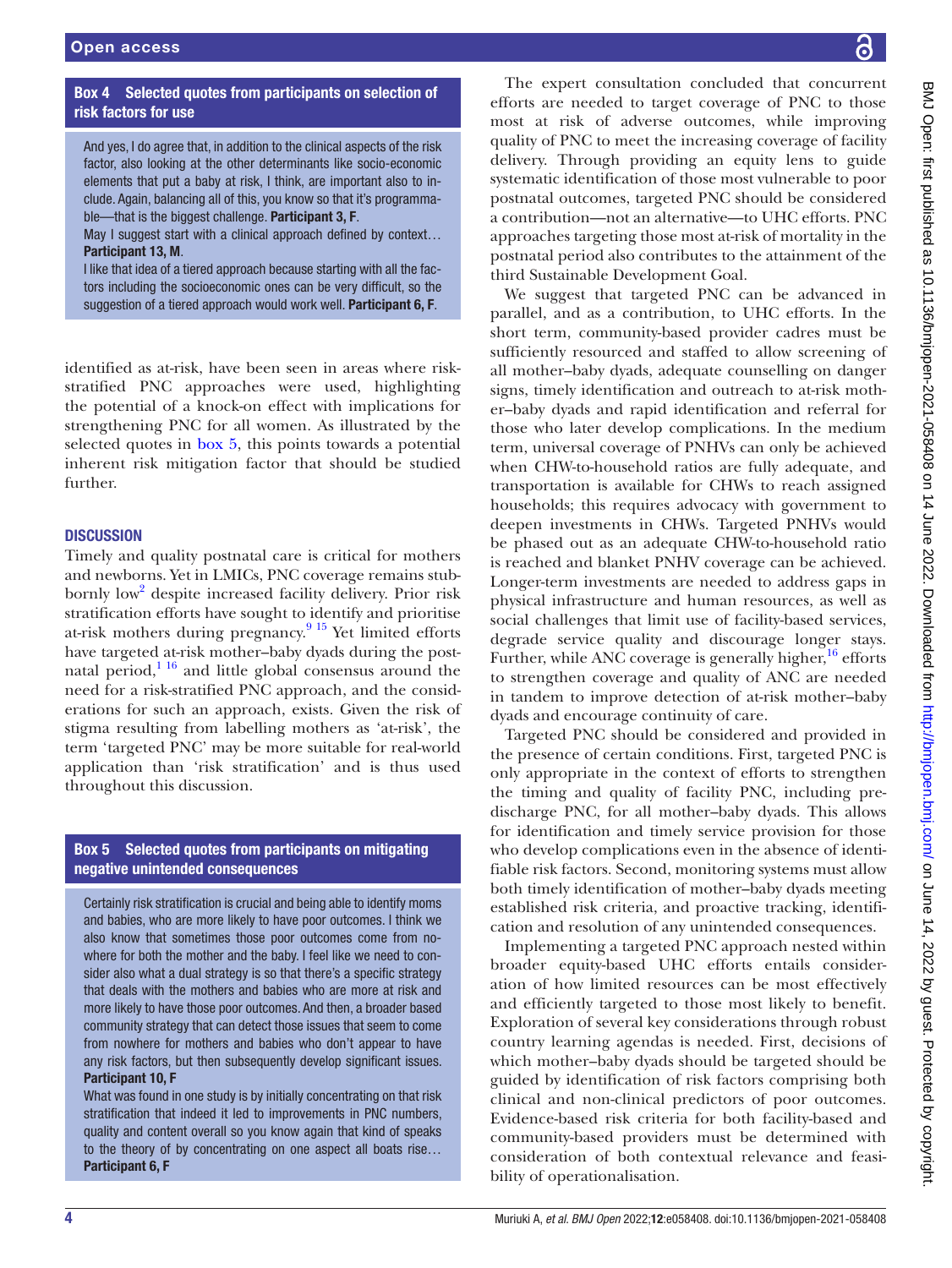Open access

Next are considerations of how to operationalise selected evidence-informed clinical and non-clinical risk factors by facility and community providers. The timing of risk identification merits further consideration (ie, some factors may be identifiable during pregnancy, while others manifest only following delivery). Clear and feasible guidance on actions to be taken for mother–baby dyads meeting risk criteria is needed and must be developed with careful consideration of the implications for provider workload and motivation, client flow and facility infrastructure capacity. Given the vulnerability of at-risk mother–baby dyads, particularly those with identified non-clinical risks, efforts to increase accessibility and ensure respectful care are particularly critical elements of broader UHC efforts. Unintended consequences—positive and negative impacts on the health system and on health outcomes—must be assessed, monitored continuously and addressed in consultation with health workers and policymakers. Further, efforts are needed to gather perspectives of mothers, their families and communities to understand the acceptability of a targeted PNC approach and to identify unintended consequences from clients' perspectives.

Notably, broader efforts are needed to reduce prevalence of underlying clinical and non-clinical risk factors that contribute to poor maternal and newborn outcomes. Mitigating the non-clinical risk factors will require a multisectoral effort beyond the health system.

This consultation has several limitations. The expert consultation invited perspectives of a small number of global and country experts. While the format facilitated robust engagement of experts with deep and diverse expertise in the subject matter, and involvement in strategy and policy from the organisational to global levels, findings represent the perspectives of a small and targeted sample. While care was taken to ensure diversity of experts' sex, organisation affiliation and country of origin, perspectives of other relevant stakeholders are not represented. Notably, all experts came from a clinical background, which shaped perspectives shared. The discussion explored high-level policy considerations, and did not explore acceptability of targeted PNC from the perspectives of mothers, families or health workers. The discussion did not allow for confidentiality, which could have led to social desirability bias.

#### **CONCLUSION**

Targeted community-based PNC approaches, nested within broader efforts to strengthen quality PNC services including pre-discharge PNC, could improve outcomes for mother–baby dyads most at-risk of morbidity and mortality during the postnatal period.

Acknowledgements The authors would like to acknowledge the contributions of the experts who participated in the consultation.

Contributors The authors confirm contribution as follows: AM contributed to the design and implementation of the expert consultation, conceptualisation,

secondary data analysis and manuscript writing. AM is a clinician, researcher and a public health expert with 15 years' experience in maternal, newborn and adolescent health. MY contributed to the design and implementation of the expert consultation, conceptualisation and manuscript writing. MY is a public health expert and researcher with expertise in adolescent and youth health including postnatal care for first time adolescent and young mothers. MK contributed to the design and implementation of the expert consultative workshop, data analysis, and critical review and feedback. MK is a clinician, public health expert and researcher with 16 years' experience in research, evaluation and health policy. JdG-J contributed to the design and implementation of the expert consultation, conceptualisation of the manuscript and critical review and feedback. JdG-J is a clinician, public health expert and researcher with over 35 years' experience in maternal and newborn health. PI contributed to the design and implementation of the expert consultative workshop, data analysis and critical review and feedback. PI is a clinician, public health expert and researcher. AM acts as guarantor for the final manuscript.

Funding Financial support for the research, authorship and publication of this article was received through a grant from the Bill & Melinda Gates Foundation (INV-010128). The findings and conclusions contained within are those of the authors and do not necessarily reflect positions or policies of the Bill & Melinda Gates Foundation.

Competing interests None declared.

Patient and public involvement Patients and/or the public were not involved in the design, or conduct, or reporting, or dissemination plans of this research.

Patient consent for publication Not applicable.

Ethics approval Not applicable.

Provenance and peer review Not commissioned; externally peer reviewed.

Data availability statement No data are available.

Open access This is an open access article distributed in accordance with the Creative Commons Attribution 4.0 Unported (CC BY 4.0) license, which permits others to copy, redistribute, remix, transform and build upon this work for any purpose, provided the original work is properly cited, a link to the licence is given, and indication of whether changes were made. See: [https://creativecommons.org/](https://creativecommons.org/licenses/by/4.0/) [licenses/by/4.0/](https://creativecommons.org/licenses/by/4.0/).

#### ORCID iD

Angela Muriuki<http://orcid.org/0000-0003-3818-715X>

#### **REFERENCES**

- <span id="page-4-0"></span>1 World Health Organization. *Postnatal care of the mother and newborn [Internet]*. Geneva, 2013. [http://apps.who.int/iris/bitstream/](http://apps.who.int/iris/bitstream/10665/97603/1/9789241506649_eng.pdf) [10665/97603/1/9789241506649\\_eng.pdf](http://apps.who.int/iris/bitstream/10665/97603/1/9789241506649_eng.pdf)
- <span id="page-4-1"></span>2 Victora CG, Requejo JH, Barros AJD, *et al*. Countdown to 2015: a decade of tracking progress for maternal, newborn, and child survival. *[Lancet](http://dx.doi.org/10.1016/S0140-6736(15)00519-X)* 2016;387:2049–59.
- <span id="page-4-2"></span>3 Mda B, Aggarwal A, Pilania M. Factors causing early maternity discharge of uncomplicated normal delivery cases at government health facilities in northern India: an exploratory study. *[J Educ Health](http://dx.doi.org/10.4103/jehp.jehp_275_20)  [Promot \[Internet\]](http://dx.doi.org/10.4103/jehp.jehp_275_20)* 2020;9:198.
- 4 Campbell OMR, Cegolon L, Macleod D, *et al*. Length of stay after childbirth in 92 countries and associated factors in 30 low- and middle-income countries: compilation of reported data and a crosssectional analysis from nationally representative surveys. *[PLoS Med](http://dx.doi.org/10.1371/journal.pmed.1001972)* 2016;13:e1001972.
- <span id="page-4-3"></span>5 Gogia S, Sachdev HS. Home visits by community health workers to prevent neonatal deaths in developing countries: a systematic review. *[Bull World Health Organ](http://dx.doi.org/10.2471/BLT.09.069369)* 2010;88:658–66.
- <span id="page-4-4"></span>Lassi ZS, Das JK, Salam RA, et al. Evidence from community level inputs to improve quality of care for maternal and newborn health: interventions and findings. *[Reprod Health](http://dx.doi.org/10.1186/1742-4755-11-S2-S2)* 2014;11:S2.
- <span id="page-4-5"></span>7 McPherson R, Hodgins S. Postnatal home visitation: lessons from country programs operating at scale. *[J Glob Health](http://dx.doi.org/10.7189/jogh.08.010422)* 2018;8:010422.
- <span id="page-4-6"></span>World Health Organization (WHO). Risk approach for maternal and child health care. *World Health Forum* 1981:413–22.
- <span id="page-4-8"></span>Ochejele S, Ijiko E, Obulu M. Assessment of the risk approach in the reduction of maternal mortality in north-central Nigeria. *[J West Afr](http://www.ncbi.nlm.nih.gov/pubmed/25452955)  [Coll Surg](http://www.ncbi.nlm.nih.gov/pubmed/25452955)* 2011;1:76–85.
- <span id="page-4-7"></span>10 Mora J, Iturralde MD, Prieto L, *et al*. Key aspects related to implementation of risk stratification in health care systems-the ASSEHS study. *[BMC Health Serv Res](http://dx.doi.org/10.1186/s12913-017-2275-3)* 2017;17:331.